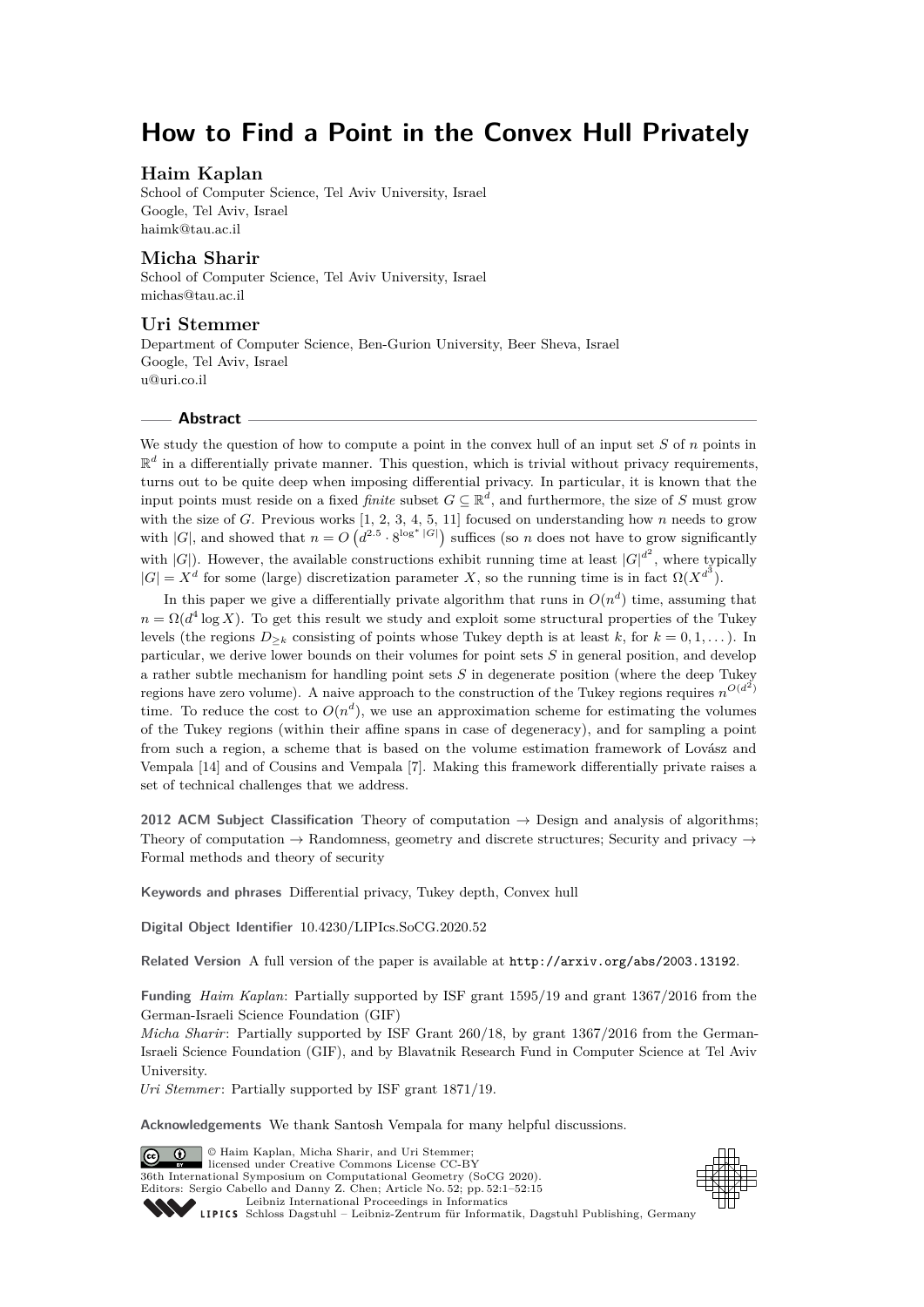#### **52:2 How to Find a Point in the Convex Hull Privately**

# **1 Introduction**

We often would like to analyze data while protecting the privacy of the individuals that contributed to it. At first glance, one might hope to ensure privacy by simply deleting all names and ID numbers from the data. However, such anonymization schemes are proven time and again to violate privacy. This gave rise of a theoretically-rigorous line of work that has placed private data analysis on firm foundations, centered around a mathematical definition for privacy known as *differential privacy* [\[8\]](#page-13-6).

Consider a database *S* containing personal information of individuals. Informally, an algorithm operating on such a database is said to preserve differential privacy if its outcome distribution is (almost) insensitive to any arbitrary change to the data of one individual in the database. Intuitively, this means that an observer looking at the outcome of the algorithm (almost) cannot distinguish between whether Alice's information is  $x$  or  $y$  (or whether Alice's information is present in the database at all) because in any case it would have (almost) no effect on the outcome distribution of the algorithm.

▶ **Definition 1.1** (Dwork et al. [\[8\]](#page-13-6)). *Two databases (multisets) S* and *S'* are called neighboring *if they differ in a single entry. That is,*  $S = S_0 \cup \{x\}$  *and*  $S' = S_0 \cup \{y\}$  *for some items x and y. A randomized algorithm A is* ( $\varepsilon$ ,  $\delta$ )-differentially private *if for every two neighboring*  $databases S, S' and for any event T we have$ 

 $Pr[A(S) \in T] \leq e^{\varepsilon} \cdot Pr[A(S') \in T] + \delta.$ 

*When*  $\delta = 0$  *this notion is referred to as* pure *differential privacy, and when*  $\delta > 0$  *it is referred to as* approximate *differential privacy.*

**F** Remark 1.2. Typically,  $\varepsilon$  is set to be a small constant, say  $\varepsilon = 0.1$ , and  $\delta$  is set to be a small function of the database size  $|S|$  (much smaller than  $1/|S|$ ). Note that to satisfy the definition (in any meaningful way) algorithm *A* must be randomized.

Differential privacy is increasingly accepted as a standard for rigorous treatment of privacy. However, even though the field has witnessed an explosion of research in the recent years, much remains unknown and answers to fundamental questions are still missing. In this work we study one such fundamental question, already studied in [\[1,](#page-13-0) [2,](#page-13-1) [3,](#page-13-2) [4,](#page-13-3) [5,](#page-13-4) [11\]](#page-14-0): Given a database containing points in R *d* (where every point is assumed to be the information of one individual), how can we *privately* identify a point in the *convex hull* of the input points? This question, which is trivial without privacy requirements, turns out to be quite deep when imposing differential privacy. In particular, Bun et al. [\[5\]](#page-13-4) showed that in order to be able to solve it, we must assume that the input points reside on a fixed *finite* subset  $G \subseteq \mathbb{R}^d$ , and furthermore, the number of input points must grow with the size of *G*.

#### **The Private Interior Point (PIP) Problem.**

Let  $\beta$ ,  $\varepsilon$ ,  $\delta$ , X be positive parameters where  $\beta$ ,  $\varepsilon$ ,  $\delta$  are small and X is a large integer. Let  $G \subseteq [0,1]^d$  be a finite uniform grid with side steps  $1/X$  (so  $|G| = (X+1)^d$ ). Design an algorithm *A* such that for some  $n \in \mathbb{N}$  (as small as possible as a function of  $\beta, \varepsilon, \delta, X$ ) we have

- **1. Utility:** For every database *S* containing at least *n* points from *G* it holds that *A*(*S*) returns a point in the convex hull of *S* with probability at least  $1 - \beta$ . (The outcome of *A* does not have to be in *G*.)
- **2. Privacy:** For every pair of neighboring databases  $S, S'$ , each containing at least  $n$ points from *G*, and for any event *T*, we have  $\Pr[A(S) \in T] \leq e^{\varepsilon} \cdot \Pr[A(S') \in T] + \delta$ .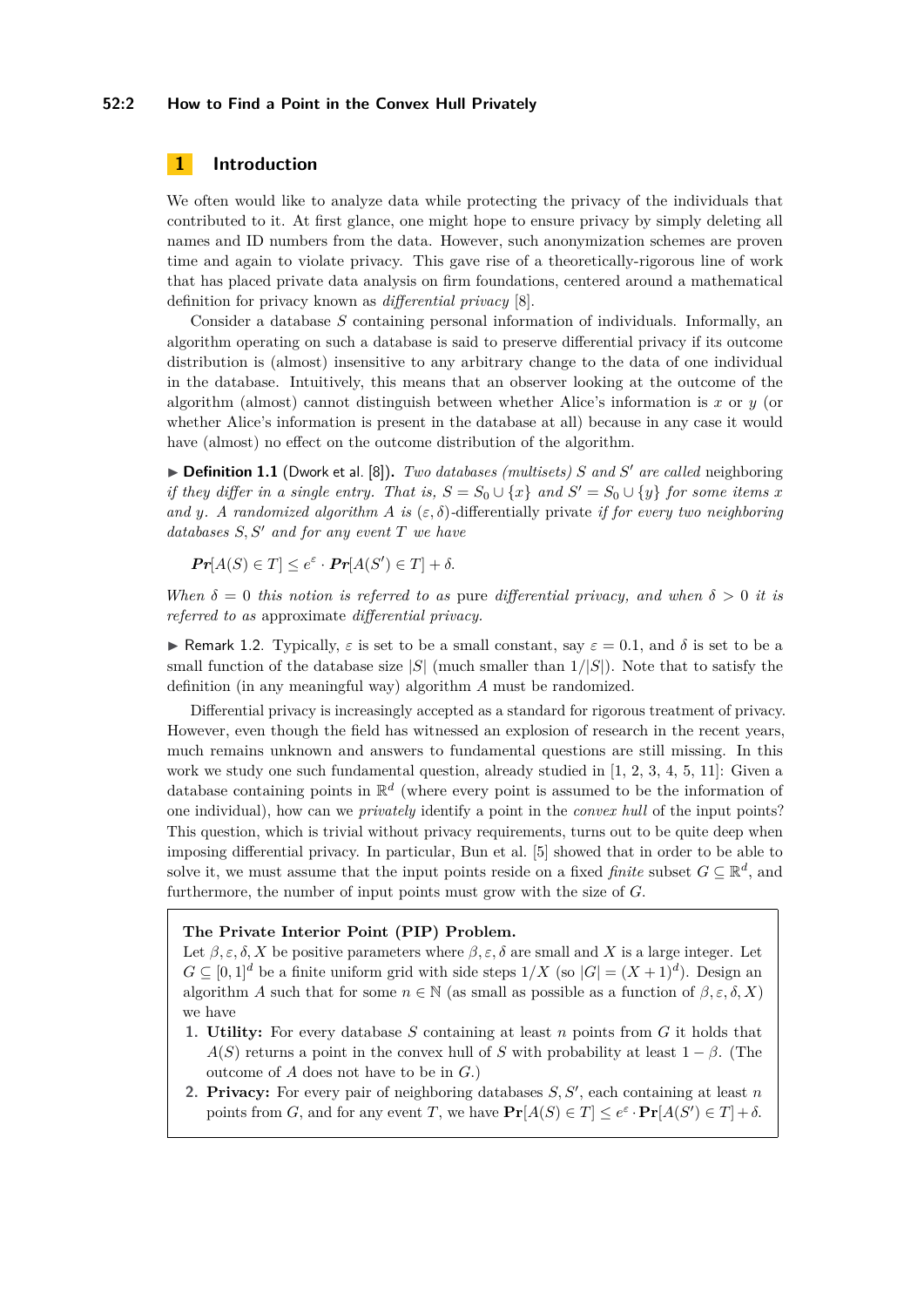The parameter *n* is referred to as *the sample complexity* of the algorithm. It is the smallest number of points on which we are guaranteed to succeed (not to be confused with the actual size of the input). The PIP problem is very natural on its own. Furthermore, as was observed in [\[2\]](#page-13-1), an algorithm for solving the PIP problem can be used as a building block in other applications with differential privacy, such as learning halfspaces and linear regression. Previous works  $\begin{bmatrix} 1, 2, 3, 4, 5, 11 \end{bmatrix}$  $\begin{bmatrix} 1, 2, 3, 4, 5, 11 \end{bmatrix}$  $\begin{bmatrix} 1, 2, 3, 4, 5, 11 \end{bmatrix}$  $\begin{bmatrix} 1, 2, 3, 4, 5, 11 \end{bmatrix}$  $\begin{bmatrix} 1, 2, 3, 4, 5, 11 \end{bmatrix}$  $\begin{bmatrix} 1, 2, 3, 4, 5, 11 \end{bmatrix}$  $\begin{bmatrix} 1, 2, 3, 4, 5, 11 \end{bmatrix}$  $\begin{bmatrix} 1, 2, 3, 4, 5, 11 \end{bmatrix}$  $\begin{bmatrix} 1, 2, 3, 4, 5, 11 \end{bmatrix}$  have focused on the task of minimizing the sample complexity *n* while ignoring the runtime of the algorithm. In this work we seek an efficient algorithm for the PIP problem, that still keeps the sample complexity *n* "reasonably small" (where "reasonably small" will be made precise after we introduce some additional notation).

# **1.1 Previous Work**

Several papers studied the PIP problem for  $d = 1$ . In particular, three different constructions with sample complexity  $2^{O(\log^* |G|)}$  were presented in [\[3,](#page-13-2) [4,](#page-13-3) [5\]](#page-13-4) (for  $d = 1$ ). Recently, Kaplan et al. [\[11\]](#page-14-0) presented a new construction with sample complexity  $O((\log^* |G|)^{1.5})$  (again, for  $d = 1$ ). Bun et al. [\[5\]](#page-13-4) gave a lower bound showing that every differentially private algorithm for this task must have sample complexity  $\Omega(\log^* |G|)$ . Beimel et al. [\[2\]](#page-13-1) incorporated a dependency in *d* to this lower bound, and showed that every differentially private algorithm for the PIP problem must use at least  $n = \Omega(d + \log^* |G|)$  input points.

For the case of *pure* differential privacy (i.e.,  $\delta = 0$ ), a lower bound of  $n = \Omega(\log X)$  on the sample complexity follows from the results of Beimel et al. [\[1\]](#page-13-0). This lower bound is tight, as an algorithm with sample complexity  $n = O(\log X)$  (for  $d = 1$ ) can be obtained using a generic tool in the literature of differential privacy, called the *exponential mechanism* [\[16\]](#page-14-3). We sketch this application of the exponential mechanism here. (For a precise presentation of the exponential mechanism see Section [2.1.](#page-4-0)) Let  $G = \{0, \frac{1}{X}, \frac{2}{X}, \dots, 1\}$  be our (1-dimensional) grid within the interval  $[0,1]$ , and let *S* be a multiset containing *n* points from *G*. The algorithm is as follows.

**1.** For every  $y \in G$  define the *score*  $q_S(y) = \min \{ |\{x \in S \mid x \geq y\}|, |\{x \in S \mid x \leq y\}| \}.$ 

**2.** Output  $y \in G$  with probability proportional to  $e^{\varepsilon \cdot q_s(y)}$ .

Intuitively, this algorithm satisfies differential privacy because changing one element of *S* changes the score  $q_S(y)$  by at most  $\pm 1$ , and thus changes the probabilities with which we sample elements by roughly an  $e^{\varepsilon}$  factor. As for the utility analysis, observe that  $\exists y \in G$ with  $q_S(y) \geq \frac{n}{2}$ , and the probability of picking this point is (at least) proportional to  $e^{\varepsilon n/2}$ . As this probability increases exponentially with *n*, by setting *n* to be big enough we can ensure that points *y'* outside of the convex hull (those with  $q_S(y') = 0$ ) get picked with very low probability.

Beimel et al. [\[2\]](#page-13-1) observed that this algorithm extends to higher dimensions by replacing  $q_S(y)$  with the Tukey depth  $td_S(y)$  of the point *y* with respect to the input set *S* (the *Tukey depth* of a point *y* is the minimal number of points that need to be removed from *S* to ensure that *y* is *not* in the convex hull of the remaining input points). However, even though there must exist a point  $y \in \mathbb{R}^d$  with high Tukey depth (at least  $n/(d+1)$ ; see [\[15\]](#page-14-4)), the finite grid  $G \subseteq \mathbb{R}^d$  might fail to contain such a point. Hence, Beimel et al. [\[2\]](#page-13-1) first *refined* the grid G into a grid  $G'$  that contains a point with high Tukey depth, and then randomly picked a point *y* from *G*<sup> $\prime$ </sup> with probability proportional to  $e^{\varepsilon \cdot \mathbf{td}_S(y)}$ . To compute the probabilities with which grid points are sampled, the algorithm in [\[2\]](#page-13-1) explicitly computes the Tukey depth of every point in  $G'$ , which, because of the way in which  $G'$  is defined, results in running time of at least  $\Omega(|G|^{d^2}) = \Omega(X^{d^3})$  and sample complexity  $n = O(d^3 \log |G|) = O(d^4 \log X)$ . Beimel et al. then presented an improvement of this algorithm with reduced sample complexity of  $n = O(d^{2.5} \cdot 8^{\log^* |G|})$ , but the running time remained  $\Omega(|G|^{d^2}) = \Omega(X^{d^3})$ .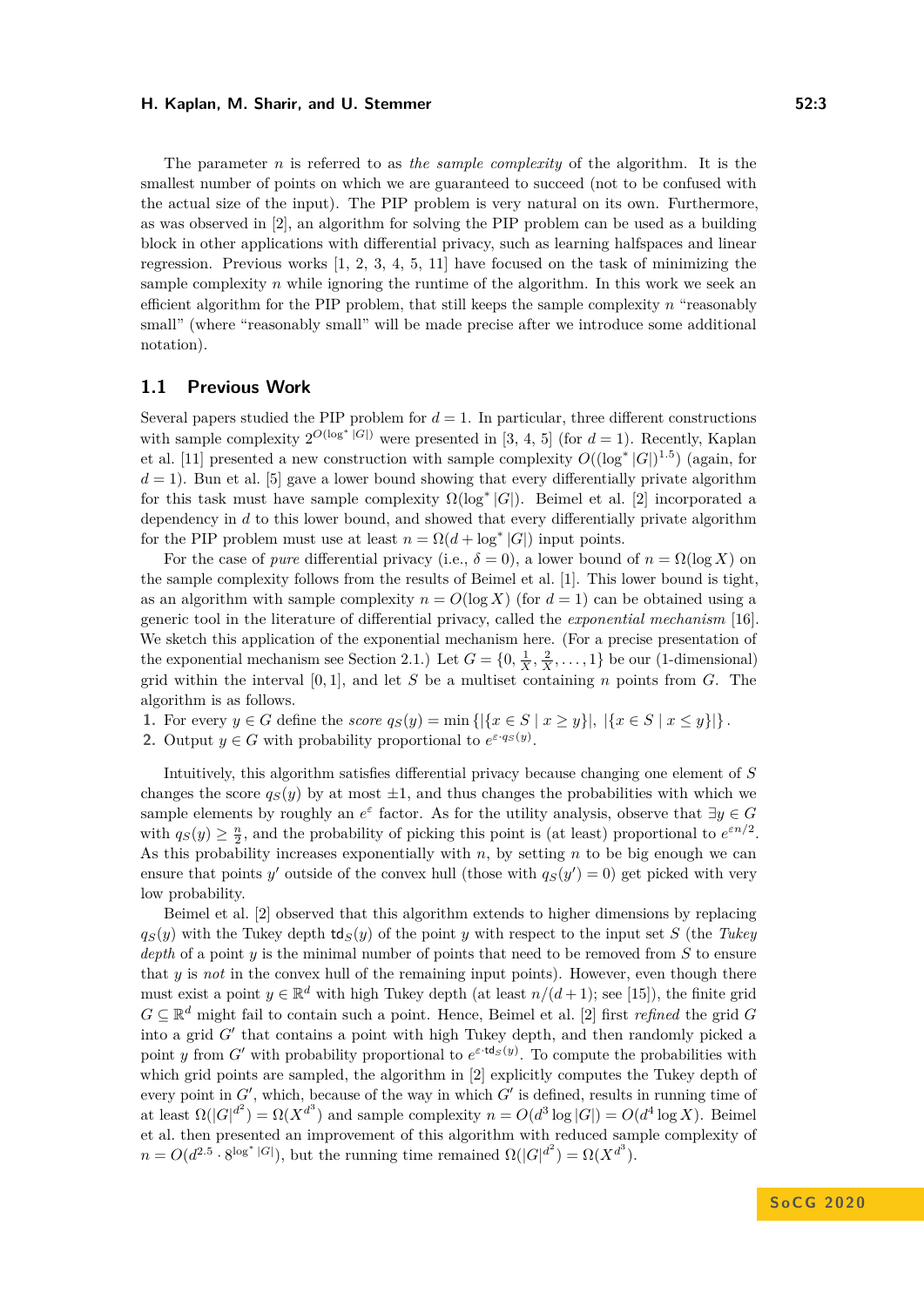#### **52:4 How to Find a Point in the Convex Hull Privately**

# **1.2 Our Construction**

We give an approximate differentially private algorithm for the private interior point problem that runs in  $O(n^d)$  time,<sup>[1](#page-3-0)</sup> and succeeds with high probability when the size of its input is  $\Omega(\frac{d^4}{\varepsilon})$  $\frac{d^4}{\varepsilon}$  log  $\frac{X}{\delta}$ ). Our algorithm is obtained by carefully implementing the exponential mechanism and reducing its running time from  $\Omega(|G|^{d^2}) = \Omega(X^{d^3})$  to  $O(n^d)$ . We now give an informal overview of this result.

To avoid the need to extend the grid and to calculate the Tukey depth of each point in the extended grid, we sample our output directly from  $[0,1]^d$ . To compute the probabilities with which we sample a point from  $[0,1]^d$  we compute, for each k in an appropriate range, the *volume* of the Tukey region of depth  $k$ , which we denote as  $D_k$ . (That is,  $D_k$  is the region in  $[0,1]^d$  containing all points with Tukey depth exactly *k*.) We then sample a value  $k \in [n]$ with probability proportional to  $Vol(D_k) \cdot e^{\varepsilon k}$ , and then sample a random point uniformly from  $D_k$ .

Observe that this strategy picks a point with Tukey depth *k* with probability proportional to  $\text{Vol}(D_k) \cdot e^{\varepsilon k}$ . Hence, if for a "large enough" value of  $k$  (say  $k \geq \frac{n}{cd}$  for a suitable absolute constant  $c > 1$ ) we have that  $Vol(D_k)$  is "large enough", then a point with Tukey depth k is picked with high probability. However, if  $Vol(D_k) = 0$  (or too small) then a point with Tukey depth *k* is picked with probability zero (or with too small a probability). Therefore, to apply this strategy, we derive a lower bound on the volume of every non-degenerate Tukey region, showing that if the volume is non-zero, then it is at least  $\Omega\left(1/X^{d^3}\right)$ .

There are two issues here. The first issue is that the best bound we know on the complexity of a Tukey region is  $O(n^{(d-1)\lfloor d/2 \rfloor})$ , so we cannot compute these regions explicitly (in the worst-case) in time  $O(n^d)$  (which is our target runtime complexity). We avoid the need to compute the Tukey regions explicitly by using an approximation scheme for estimating the volume of each region and for sampling a point from such a region, a scheme that is based on the volume estimation framework of Lovász and Vempala [\[14\]](#page-14-1) and of Cousins and Vempala [\[7\]](#page-13-5). The second issue is that it might be the case that all Tukey regions for large values of *k* are degenerate, i.e., have volume 0, in which case this strategy might fail to identify a point in the convex hull of the input points.

**Handling degeneracies.** We show that if the Tukey regions of high depth are degenerate, then many of the input points must lie in a lower-dimensional affine subspace. This can be used to handle degenerate inputs *S* as follows. We first (privately) check whether there exists an affine proper subspace that contains many points of *S*. If we find such a subspace *f*, we recursively continue the procedure within *f*, with respect to  $S \cap f$ . Otherwise, if no such subspace exists, then it must be the case that the Tukey regions of high depth are full-dimensional (with respect to the subspace into which we have recursed so far), so we can apply our algorithm for the non-degenerate case and obtain a point that lies, with high probability, in the convex hull of the surviving subset of *S*, and thus of the full set *S*.

We remark that it is easy to construct algorithms with running time polynomial in the input size *n*, when *n* grows exponentially in *d*. (In that case one can solve the problem using a reduction to the 1-dimensional case.) In this work we aim to reduce the running time while keeping the sample complexity *n* at most polynomial in *d* and in  $log |G|$ .

<span id="page-3-0"></span>When we use *O*-notation for time complexity we hide logarithmic factors in  $X$ ,  $1/\varepsilon$ ,  $1/\delta$ , and polynomial factors in *d*. We assume operations on real numbers in *O*(1) time (the so-called real RAM model).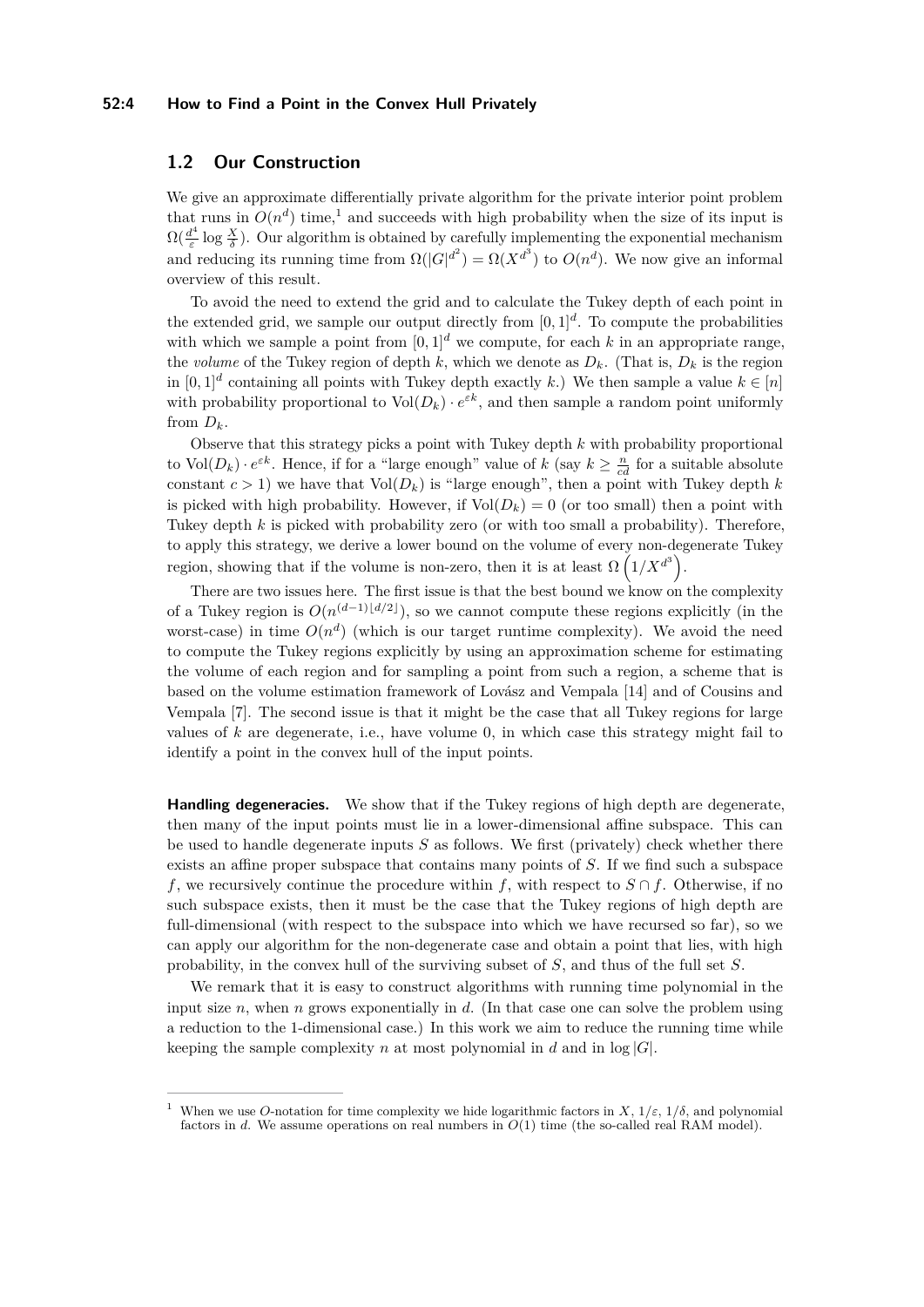# **2 Preliminaries**

We assume that our input set *S* consists of *n* points that lie in the intersection of a grid *G* with the cube  $[0,1]^d$  in  $\mathbb{R}^d$ . We assume that *G* is of side length  $1/X$  for a given accuracy integer parameter X, so it partitions the cube into  $X^d$  cells.

# <span id="page-4-0"></span>**2.1 The exponential mechanism**

Let *G*<sup>∗</sup> denote the set of all finite databases over a grid *G*, and let *F* be a finite set. Given a database  $S \in G^*$ , a *quality* (or *scoring*) function  $q: G^* \times F \to \mathbb{N}$  assigns a number  $q(S, f)$  to each element  $(S, f) \in G^* \times F$ , identified as the "quality" of f with respect to S. We say that the function *q* has *sensitivity*  $\Delta$  if for all neighboring databases *S* and *S*<sup>'</sup> and for all  $f \in F$ we have  $|q(S, f) - q(S', f)| \leq \Delta$ .

The *exponential mechanism* of McSherry and Talwar [\[16\]](#page-14-3) privately identifies an element *f* ∈ *F* with large quality  $q(S, f)$ . Specifically, it chooses an element  $f \in F$  randomly, with probability proportional to  $\exp(\varepsilon \cdot q(S, f)/(2\Delta))$ . The privacy and utility of the mechanism are:

<span id="page-4-2"></span> $\blacktriangleright$  **Theorem 2.1** (McSherry and Talwar [\[16\]](#page-14-3)). *The exponential mechanism is*  $(\varepsilon, 0)$ *-differentially private. Let q be a quality function with sensitivity*  $\Delta$ *. Fix a database*  $S \in G^*$  *and let*  $OPT = \max_{f \in F} \{q(S, f)\}\$ . For any  $\beta \in (0, 1)$ *, with probability at least*  $(1 - \beta)$ *, the exponential mechanism outputs a solution f with quality*  $q(S, f) \geq \text{OPT} - \frac{2\Delta}{\varepsilon} \ln \frac{|F|}{\beta}$ .

# **2.2 Tukey depth**

The *Tukey depth* [\[18\]](#page-14-5)  $td_S(q)$  of a point *q* with respect to *S* is the minimum number of points of *S* we need to remove to make *q* lie outside the convex hull of the remaining subset. Equivalently,  $td_S(q)$  is the smallest number of points of *S* that lie in a closed halfspace containing *q*. We will write  $td(q)$  for  $td_S(q)$  when the set *S* is clear from the context. It easily follows from Helly's theorem that there is always a point of Tukey depth at least  $n/(d+1)$ (see, e.g., [\[15\]](#page-14-4)). We denote the largest Tukey depth of a point by  $td_{\text{max}}(S)$  (the maximum Tukey depth is always at most *n/*2).

We define the regions  $D_{\geq k}(S) = \{q \in [0,1]^d | \text{td}_S(q \geq k\} \text{ and } D_k(S) = D_{\geq k}(S) \setminus D_k(q)$  $D_{\geq k+1}(S)$  for  $k = 0, \ldots, \text{td}_{\text{max}}(S)$ . Note that  $D_{\geq 1}$  is the convex hull of *S* and that  $D_{\geq 0} = [0, 1]^d$ . It is easy to show that  $D_{\geq k}$  is convex;  $D_{\geq k}$  is in fact the intersection of all (closed) halfspaces containing at least  $n - k + 1$  points of *S*; see [\[17\]](#page-14-6). It is easy to show that all this is true also when *S* is degenerate. See Figure [1](#page-5-0) for an illustration. The following lemma is easy to establish.

<span id="page-4-1"></span>► **Lemma 2.2.** *If*  $D_{\geq k}$  *is of dimension d (we refer to such a region as non-degenerate) then*  $C_k = \partial D_{\geq k}(S)$  *is a convex polytope, each of whose facets is contained in a simplex*  $\sigma$  *spanned by d points of S, such that one of the open halfspaces bounded by the hyperplane supporting*  $\sigma$  *contains exactly*  $k-1$  *points of*  $S$ *.* 

# <span id="page-4-3"></span>**3 The case of general position**

As already said, we apply the exponential mechanism for privately identifying a point in  $[0,1]^d$  with (hopefully) large Tukey depth with respect to the input set *S*. This satisfies (pure) differential privacy since the sensitivity of the Tukey depth is 1. In this section we show that when the input points are in general position, then this application of the exponential mechanism succeeds (with high probability) in identifying a point that has positive Tukey depth, that is, a point inside the convex hull of *S*.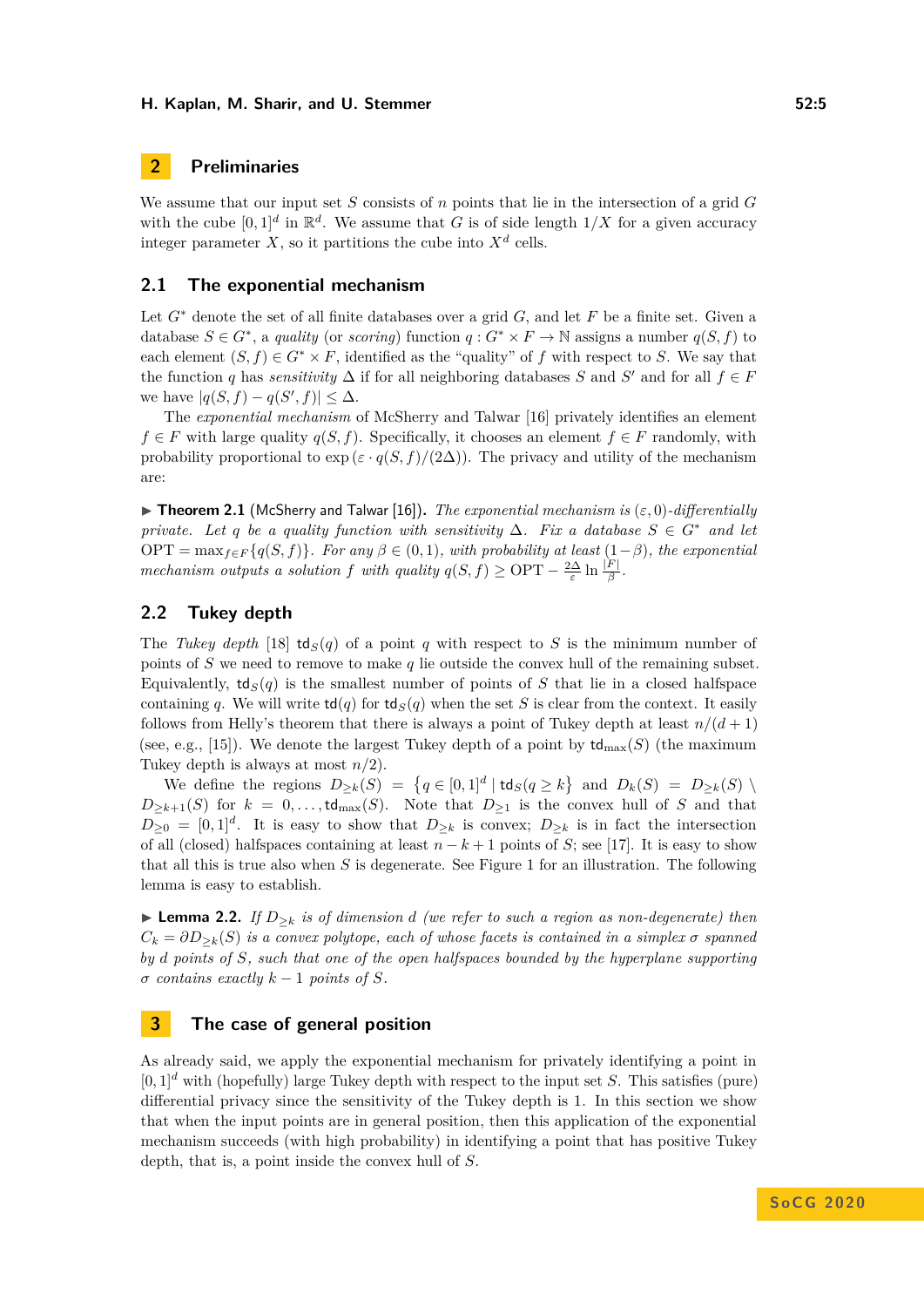<span id="page-5-0"></span>

**Figure 1** The Tukey layers *D*<sup>≥</sup><sup>2</sup> and *D*<sup>≥</sup>1.

To implement the exponential mechanism (i.e., to sample a point from  $[0,1]^d$  appropriately), we need to compute the Tukey regions  $D_{\geq k}$  and their volumes. In this section we compute these regions explicitly in  $O(n^{1+(d-1)\lfloor d/2 \rfloor})$  time. In Section [5](#page-12-0) we will show that the cost can be reduced to  $O(n^d)$ .

**Computing**  $D_{\geq k}$ . We pass to the dual space, and construct the arrangement  $\mathcal{A}(S^*)$  of the hyperplanes dual to the points of *S*. A point  $h^*$  dual to a hyperplane *h* supporting  $D_{\geq k}$ has at least  $n - k + 1$  dual hypeplanes passing below  $h^*$  or incident to  $h^*$ , or, alternatively, passing above  $h^*$  or incident to  $h^*$ . Furthermore, if we move  $h^*$  slightly down in the first case (resp., up in the second case), the number of hypeplanes below (resp., above) it becomes smaller than  $n - k + 1$ .

When  $h^*$  is a vertex of  $\mathcal{A}(S^*)$  we refer to it as *k-critical*, or simply as *critical*. If  $D_{\geq k}$  is non-degenerate then, by Lemma [2.2,](#page-4-1) each hyperplane *h* that supports a facet of  $D_{\geq k}$  must be spanned by *d* affinely independent points of *S*. That is, all these hyperplanes are dual to  $k$ -critical vertices of  $\mathcal{A}(S^*)$ .

We compute all critical dual vertices that have at least  $n-k+1$  dual hyperplanes passing below them or incident to them, or those with at least  $n - k + 1$  dual hyperplanes passing above them or incident to them. The intersection of the appropriate primal halfspaces that are bounded by the hyperplanes corresponding to these dual vertices is  $D_{\geq k}$ . This gives an algorithm for constructing  $D_{\geq k}$  when it is non-degenerate. Otherwise  $D_{\geq k}$  is degenerate and its volume is 0, and we need additional techniques, detailed in the next subsection, to handle such situations.

We compute the volume of each non-degenerate  $D_{\geq k}$ , for  $k = 1, \ldots, \text{td}_{\text{max}}(S)$ . We do that in brute force, by computing and triangulating  $D_{\geq k}$  and adding up the volumes of the simplices in this triangulation. Then we subtract the volume of  $D_{\geq k+1}$  from the volume of  $D_{\geq k}$  to get the volume of  $D_k$ .

**The sampling mechanism.** We assign to each  $D_k$  the weight  $e^{\varepsilon k/2}$  and sample a region  $D_k$ , for  $k = 0, \ldots, \text{td}_{\text{max}}(S)$ , with probability

$$
\mu_k = \frac{e^{\varepsilon k/2} \text{Vol}(D_k)}{\sum_{j \ge 0} e^{\varepsilon j/2} \text{Vol}(D_j)},
$$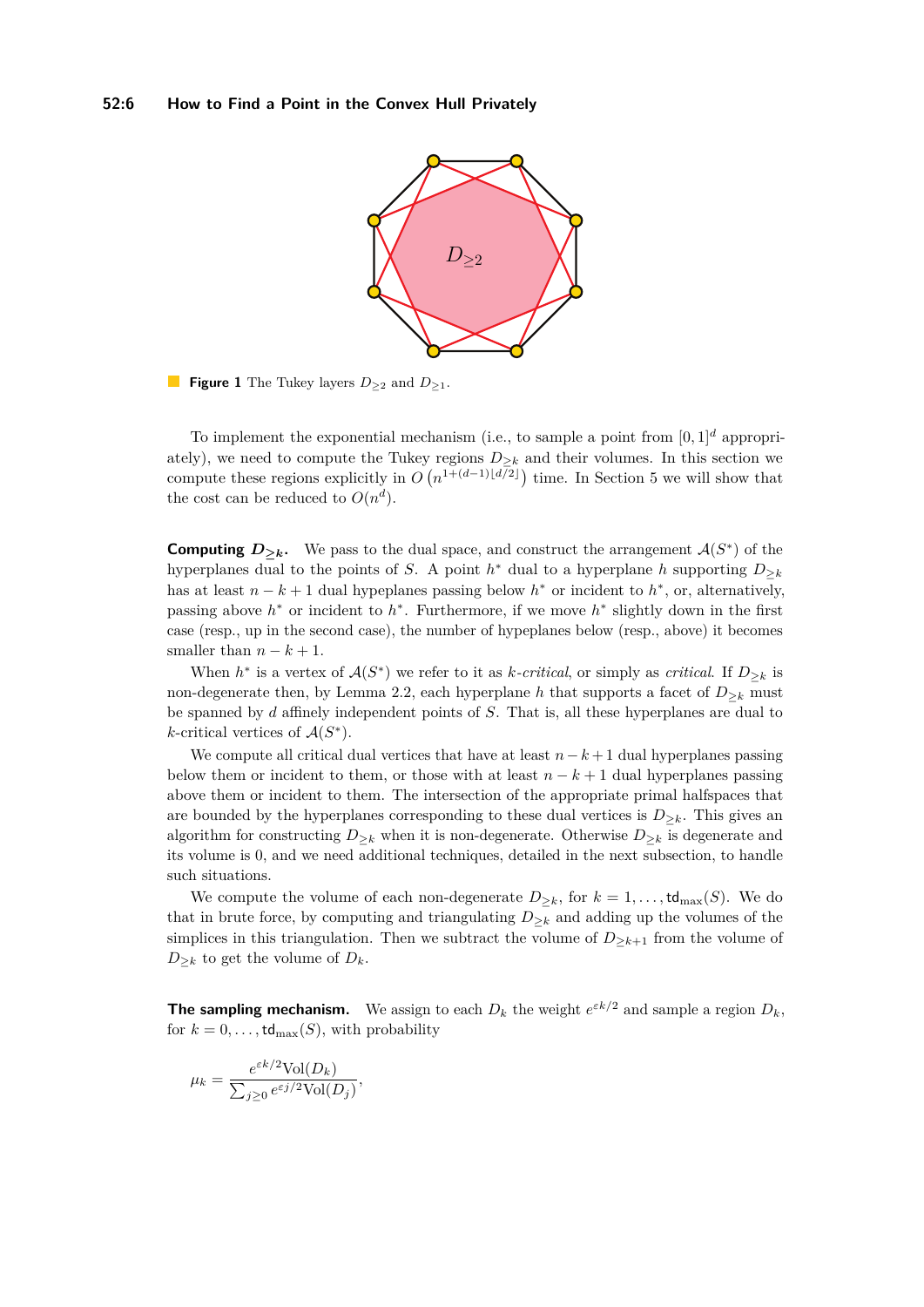where  $Vol(D_k)$  denotes the volume of  $D_k$ . Then we sample a point uniformly at random from  $D_k$ . We do this in brute force by computing  $D_k$ , triangulating it, computing the volume of each simplex, drawing a simplex from this triangulation with probability proportional to its volume, and then drawing a point uniformly at random from the chosen simplex.[2](#page-6-0)

This is an instance of the exponential mechanism in which the score (namely the Tukey depth) has sensitivity 1, i.e.,  $|\text{td}_S(q) - \text{td}_{S'}(q)| \leq 1$  for any point  $q \in [0,1]^d$ , when *S* and *S'* differ by only one element. It thus follows from the properties of the exponential mechanism (Theorem [2.1\)](#page-4-2) that this procedure is (purely)  $\varepsilon$ -differentially private.

**Complexity.** Computing the dual arrangement  $\mathcal{A}(S^*)$  takes  $O(n^d)$  time [\[10\]](#page-14-7). Assume that  $D_{\geq k}$  is non-degenerate and let  $M_k$  denote the number of hyperplanes defining  $D_{\geq k}$  (i.e., the hyperplanes supporting its facets). It takes  $O(M_k^{\lfloor d/2 \rfloor})$  $\binom{[a/2]}{k}$  time to construct  $D_{\geq k}$ , as the intersection of  $M_k$  halfspaces, which is a dual version of constructing the convex hull (see [\[6\]](#page-13-7)). Within the same asymptotic bound we can triangulate  $D_{\geq k}$  and compute its volume. We obviously have  $M_k = O(n^d)$ , but the number can be somewhat reduced. The following lemma is known.

I **Lemma 3.1** (Proposition 3 in [\[13\]](#page-14-8))**.** *The number of halfspaces needed to construct D*≥*<sup>k</sup> is*  $O(n^{d-1})$ .

**Proof.** Fix a  $(d-1)$ -tuple  $\sigma$  of points of *S*, and consider all the relevant (closed) halfspaces, each of which is bounded by a hyperplane that is spanned by  $\sigma$  and another point of *S*, and contains at least  $n - k + 1$  points of *S*. It is easy to check that, as long as the intersection of these halfspaces is full-dimensional, it is equal to the intersection of just two of them. J

Summing up, we get that computing the volume of all the non-degenerate regions  $D_{\geq k}$ ,  $\text{for } k = 1, \ldots, \mathsf{td}_{\max}(S), \text{ takes } O\left(\sum_{k\geq 1} M_k^{\lfloor d/2 \rfloor}\right)$  $\binom{[d/2]}{k} = O(n^{1+(d-1)\lfloor d/2 \rfloor})$  time.

**Utility.** We continue to assume that  $D_{\geq k}$  is non-degenerate, and give a lower bound on its volume. By Lemma [2.2,](#page-4-1) such a  $D_{\geq k}$  is the intersection of halfspaces, each bounded by a hyperplane that is spanned by *d* points of *S*. Denote by *H* the set of these hyperplanes. To obtain the lower bound, it suffices to consider the case where  $D_{\geq k}$  is a simplex, each of whose vertices is the intersection point of *d* hyperplanes of *H*.

The equation of a hyperplane *h* that passes through *d* points,  $a_1, \ldots, a_d$ , of *S* is

$$
\begin{vmatrix} 1 & x_1 & \cdots & x_d \\ 1 & a_{1,1} & \cdots & a_{1,d} \\ & & \vdots & \\ 1 & a_{d,1} & \cdots & a_{d,d} \end{vmatrix} = 0,
$$

where  $a_i = (a_{i,1}, \ldots, a_{i,d})$ , for  $i = 1, \ldots, d$ . The coefficients of the  $x_i$ 's in the equation of *h* are  $d \times d$  subdeterminants of this determinant, where each determinant has one column of 1's, and *d* − 1 other columns, each of whose entries is some *ai,j* , which is a rational of the form  $m/X$ , with  $0 \le m \le X$  (the same holds for the 1's, with  $m = X$ ). The value of such a determinat (coefficient) is a rational number with denominator  $X<sup>d</sup>$ . By Hadamard's

<span id="page-6-0"></span><sup>&</sup>lt;sup>2</sup> A simple way to implement the last step is to draw uniformly and independently  $d$  points from  $[0, 1]$ , compute the lengths  $\lambda_1, \ldots, \lambda_{d+1}$  of the intervals into which they partition [0, 1], and return  $\sum_{i=1}^{d+1} \lambda_i v_i$ , where  $v_1, \ldots, v_{d+1}$  are the vertices of the simplex.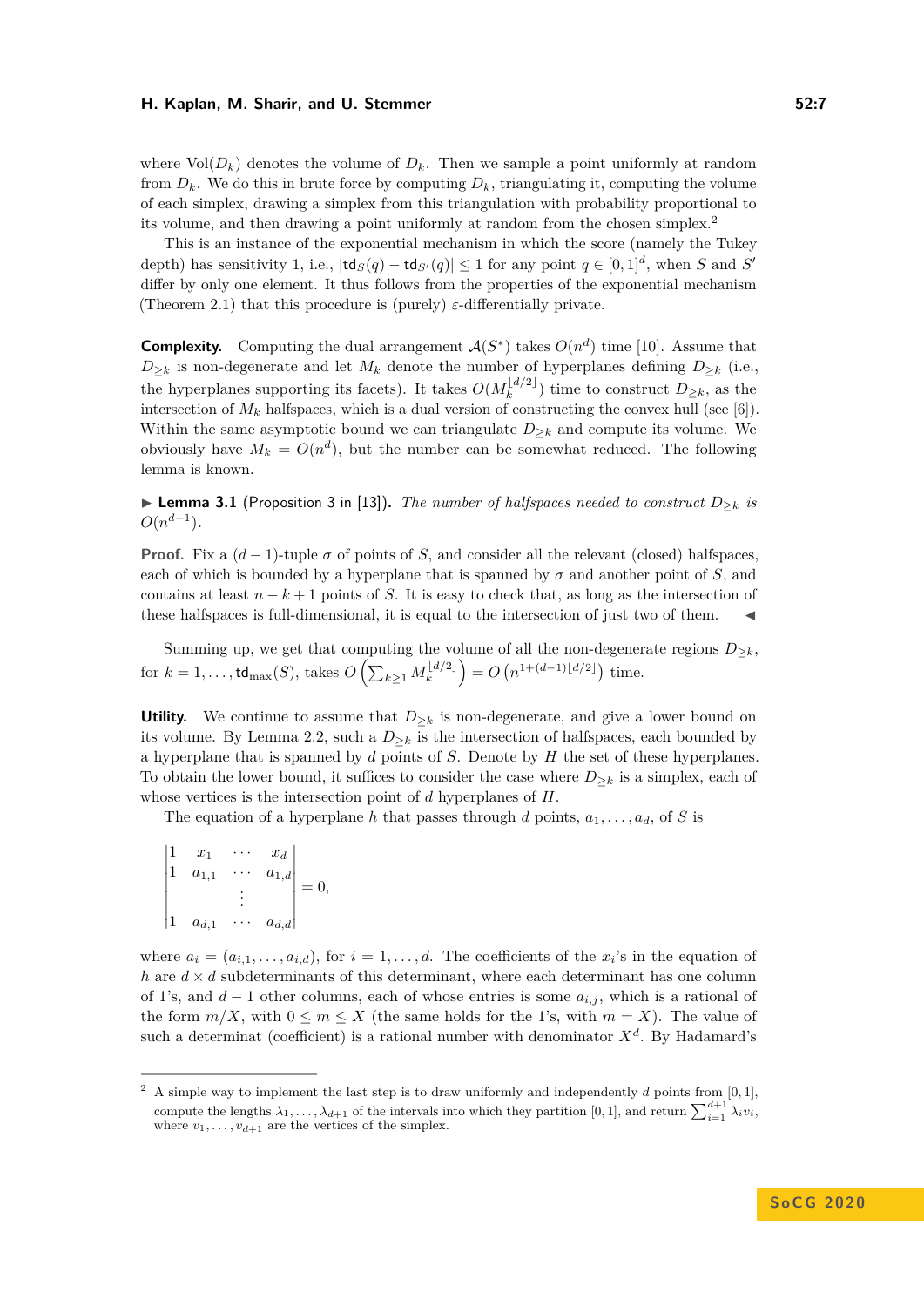## **52:8 How to Find a Point in the Convex Hull Privately**

inequality, its absolute value is at most the product of the Euclidean norms of its rows, which is at most  $d^{d/2}$ . That is, the numerator of the determinant is an integer of absolute value at most  $d^{d/2}X^d$ . The free term is a similar sub-determinant, but all its entries are the  $a_{i,j}$ 's, so it too is a rational with denominator  $X^d$ , and with numerator of absolute value at most  $d^{d/2}X^d$ . Multiplying by  $X^d$ , all the coefficients become integers of absolute value at most  $d^{d/2}X^d$ .

Each vertex of any region  $D_k$  of Tukey depth  $k$ , for any  $k$ , is a solution of a linear system of *d* hyperplane equations of the above form. It is therefore a rational number whose denominator, by Cramer's rule, is the determinant of all non-free coefficients of the *d* hyperplanes. This is an integer whose absolute value, again by Hadamard's inequality, is at most

$$
\left(\sqrt{d}d^{d/2}X^d\right)^d\leq d^{d(d+1)/2}X^{d^2}.
$$

Since the free terms are also integers, we conclude that the coordinates of the intersection point are rationals with a common integral denominator of absolute value at most  $d^{d(d+1)/2}X^{d^2}$ .

We can finally obtain a lower bound for the nonzero volume of a simplex spanned by any  $d+1$  linearly independent intersection points  $v_1, \ldots, v_{d+1}$ . This volume is

$$
\frac{1}{d!} \begin{vmatrix} 1 & v_{1,1} & \cdots & v_{1,d} \\ 1 & v_{2,1} & \cdots & v_{2,d} \\ & & \vdots & \\ 1 & v_{d+1,1} & \cdots & v_{d+1,d} \end{vmatrix},
$$

where again  $v_i = (v_{i,1}, \ldots, v_{i,d})$ , for  $i = 1, \ldots, d+1$ . Note that all the entries in any fixed row have the same denominator. The volume is therefore a rational number whose denominator is *d*! times the product of these denominators, which is thus an integer with absolute value at most

$$
d! \cdot \left( d^{d(d+1)/2} X^{d^2} \right)^d \le (dX)^{d^3}
$$

(for  $d \geq 2$ ). That is, we get the following lemma.

# ▶ Lemma 3.2. If the volume of  $D_{\geq k}$  is not zero then it is at least  $1/(dX)^{d^3}$ .

Assume that the volume of  $D_{\geq k}$  is not zero for  $k = k_0 := n/(4d)$ . Since the score of a point outside the convex hull is zero and the volume of  $D_{\geq 0}$  is at most 1, we get that the probability to sample a point outside of the convex hull is at most

$$
\frac{1}{e^{\varepsilon k_0}\text{Vol}(D_{k_0})}\leq \frac{(dX)^{d^3}}{e^{\varepsilon n/(4d)}}.
$$

This inequality leads to the following theorem, which summarizes the utility that our instance of the exponential mechanism provides.

▶ Theorem 3.3. *If*  $n \geq \frac{4d^4 \log(dX)}{4}$  $\frac{\log(dX)}{\varepsilon} + \frac{4d}{\varepsilon}$  $\frac{4d}{\varepsilon} \log \frac{1}{\beta}$  and  $D_{\ge n/4d}$  has non-zero volume then the *exponential mechanism, implemented as above, returns a point in the convex hull with probability at least*  $1 - \beta$ *, in*  $O(n^{1+(d-1)\lfloor d/2 \rfloor})$  *time.*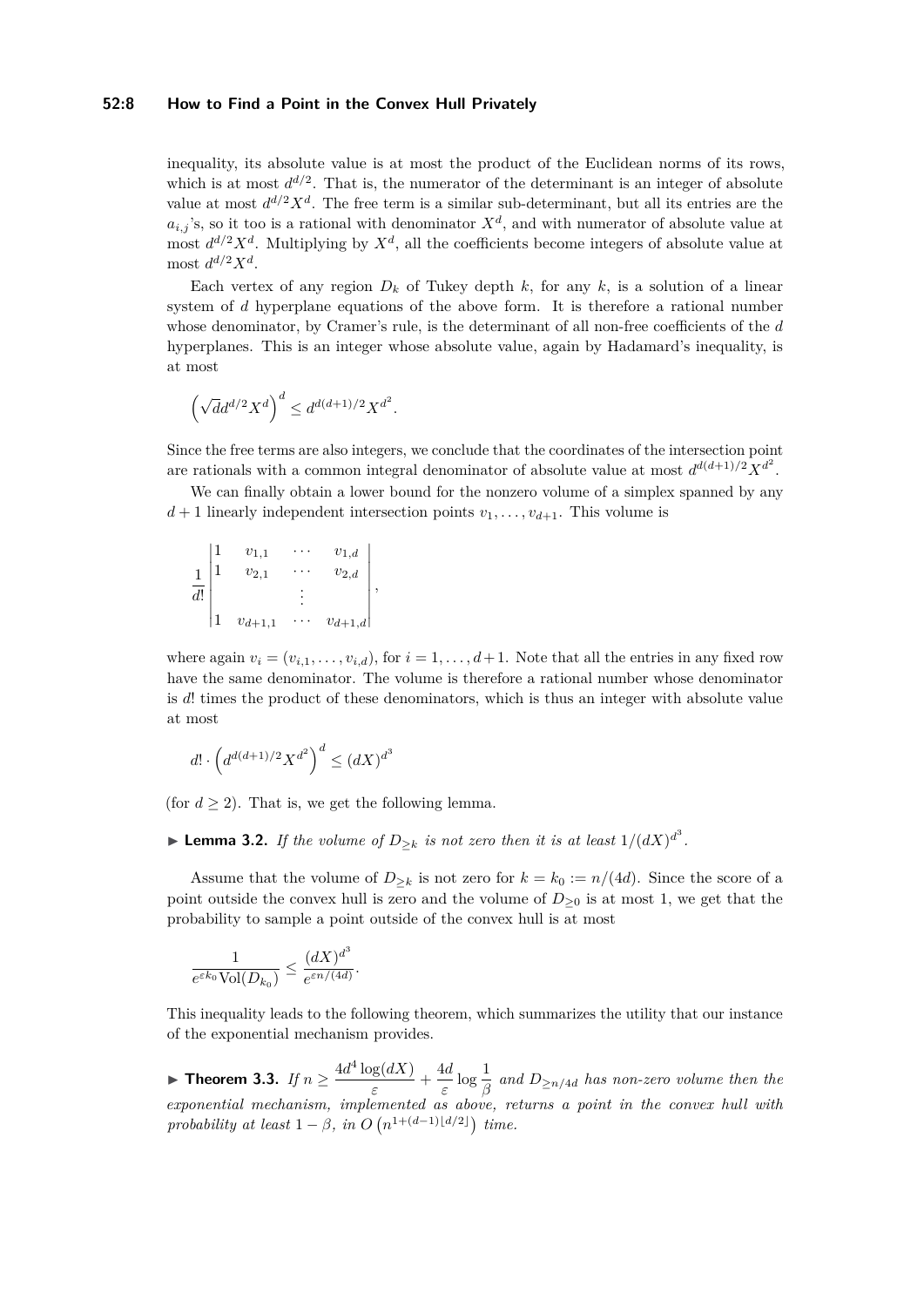# **4 Handling degeneracies**

In general we have no guarantee that  $D_{\geq n/4d}$  has non-zero volume. In this section we show how to overcome this and compute (with high probability) a point in the convex hull of any input. We rely on the following lemma, which shows that if  $D_{\geq k}$  has zero volume then many points of *S* are in a lower-dimensional affine subspace.

<span id="page-8-0"></span>▶ **Lemma 4.1.** *If*  $D_{\geq k}$  *spans an affine subspace f of dimension j then* 

 $|S \cap f| > n - (d - j + 1)(k - 1)$ .

**Proof.** Recall that  $D_{\geq k}$  is the intersection of all closed halfspaces *h* that contain at least  $n-k+1$  points of *S*. Note that a halfspace that bounds  $D_{\geq k}$  and whose bounding hyperplane properly crosses  $f$ , defines a proper halfspace within  $f$ , and, by assumption, the intersection of these halfspaces has positive relative volume. This means that the intersection of these halfspaces in  $\mathbb{R}^d$  has positive volume too, and thus cannot confine  $D_{\geq k}$  to f. To get this confinement, there must exist (at least)  $d - j + 1$  halfspaces in the above collection, whose intersection is f. Hence the union of their complements is  $\mathbb{R}^d \setminus f$ . Since this union contains at most  $(d-j+1)(k-1)$  points of *S*, the claim follows.

In what follows, to simplify the expressions that we manipulate, we use the weaker lower bound  $n-(d-j+1)k$ . In order for the lemma to be meaningful, we want k to be significantly smaller than the centerpoint bound  $n/(d+1)$ , so we set, as above,  $k = n/(4d)$ .

We use Lemma [4.1](#page-8-0) to handle degenerate inputs *S*, using the following high-level approach. We first (privately) check whether there exists an affine proper subspace that contains many points of *S*. If we find such a subspace  $f$ , we recursively continue the procedure within  $f$ , with respect to  $S \cap f$ . Lemma [4.1](#page-8-0) then implies that we do not lose too many points when we recurse within *f* (that is,  $|S \cap f|$  is large), using our choice  $k = n/(4d)$ . Otherwise, if no such subspace exists, Lemma [4.1](#page-8-0) implies that  $D_{\geq k}$  is full-dimensional (with respect to the subspace into which we have recursed so far), so we can apply the exponential mechanism, as implemented in Section [3,](#page-4-3) and obtain a point that lies, with high probability, in the convex hull of the surviving subset of *S*, and thus of the full set *S*. We refer to this application of the exponential mechanism in the appropriate affine subspace as the *base case* of the recursion.

The points of *S* ∩ *f* are not on a standard grid within *f*. (They lie of course in the standard uniform grid *G* of side length  $1/X$  within the full-dimensional cube, but  $G \cap f$  is not a standard grid and in general has a different, coarser resolution.) We overcome this issue by noting that there always exist *j* coordinates, which, without loss of generality, we assume to be  $x_1, \ldots, x_j$ , such that  $f$  can be expressed in parametric form by these coordinates. We then project *f* (and  $S \cap f$ ) onto the  $x_1 x_2 \cdots x_j$ -coordinate subspace *f'*. We recurse within  $f'$ , where the projected points of  $S \cap f$  do lie in a standard grid (a cross-section of *G*), and then lift the output point  $x'_{0}$ , which lies, with high probability, in conv $(S'_{0})$ , back to a point  $x' \in f$ . It is straightforward to verify that if  $x'_0$  is in the convex hull of the projected points then  $x'$  is in the convex hull of  $S \cap f$ .

## **4.1 Finding an affine subspace with many points privately**

For every affine subspace f, of dimension  $0 \leq j \leq d-1$ , spanned by some subset of (at least)  $j+1$  points of *G*, we denote by  $c(f)$  the number of points of *S* that *f* contains, and refer to it as the *size* of *f*.

We start by computing  $c(f)$  for every subspace f spanned by points of S, as follows. We construct the (potentially degenerate) arrangement  $\mathcal{A}(S^*)$  of the set  $S^*$  of the hyperplanes dual to the points of *S*. During this construction, we also compute the multiplicity of each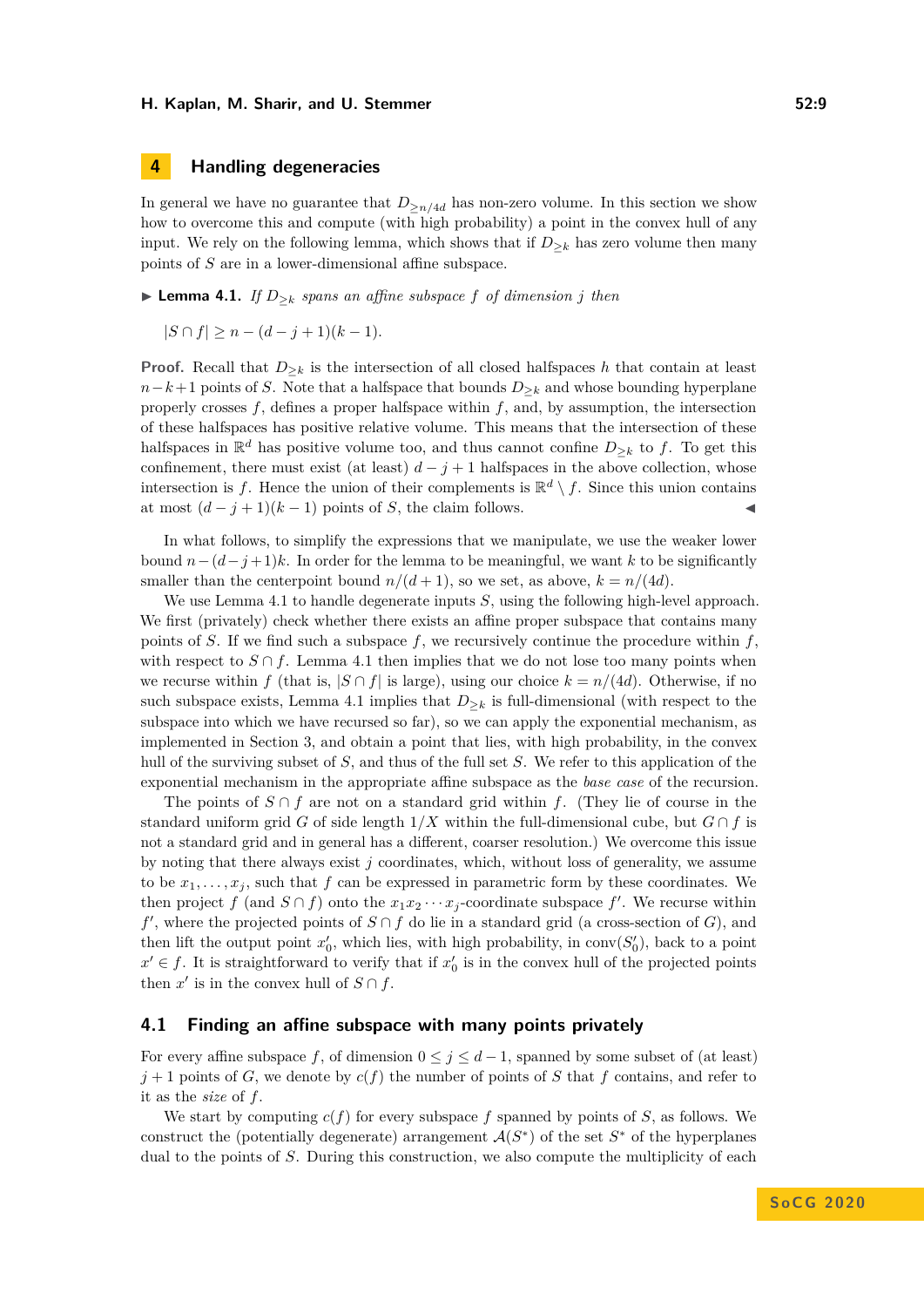#### **52:10 How to Find a Point in the Convex Hull Privately**

flat in this arrangement, namely, the number of dual hyperplanes that contain it. Each intersection flat of the hyperplanes is dual to an affine subspace *f* defined by the corresponding subset of the primal points of  $S$  (that it contains), and  $c(f)$  is the number of dual hyperplanes containing the flat. In other words, as a standard byproduct of the construction of  $\mathcal{A}(S^*)$ , we can compute the sizes of all the affine subspaces that are spanned by points of  $S$ , in  $O(n^d)$ overall time.

We define

 $M_i = M_i(S) = \max\{c(f) \mid f \text{ is spanned by a subset of } S \text{ and is of dimension at most } i\}$ 

and compute  $M'_i = M_i + Y_i$ , where  $Y_i$  is a random variable drawn (independently for each *i*) from a Laplace distribution with parameter  $b := \frac{1}{\epsilon}$  centered at the origin. (That is, the probability density function of  $Y_i$  is  $\frac{1}{2b}e^{-|x|/b} = \frac{\varepsilon}{2}e^{-\varepsilon|x|}$ .)

Our algorithm now uses a given confidence parameter  $\beta \in (0,1)$  and proceeds as follows. If for every  $j = 0, \ldots, d - 1$ 

<span id="page-9-1"></span><span id="page-9-0"></span>
$$
M_j' \le n - (d - j + 1)k - \frac{1}{\varepsilon} \log \frac{2}{\beta},\tag{1}
$$

we apply the base case. Otherwise, set *j* to be the smallest index such that

$$
M_j' > n - (d - j + 1)k - \frac{1}{\varepsilon} \log \frac{2}{\beta}.
$$
\n
$$
(2)
$$

Having fixed *j*, we find (privately) a subspace  $f$  of dimension  $j$  that contains a large number of points of *S*. To do so, let  $Z_j$  be the collection of all *j*-dimensional subspaces that are spanned by  $j + 1$  affinely independent points of the grid *G* (not necessarily of *S*). We apply the exponential mechanism to pick an element of  $Z_j$ , by assigning a *score*  $s(f)$  to each subspace of  $Z_j$ , which we set to be

$$
s(f) = \max\{0, c(f) - M_{j-1}\},\,
$$

if  $j \geq 1$ , and  $s(f) = c(f)$  if  $j = 0$ . Note that by its definition,  $s(f)$  is zero if f is not spanned by points of *S*. Indeed, in this case the *c*(*f*) points contained in *f* span some subspace of dimension  $\ell \leq j - 1$  and therefore  $M_{j-1}$  must be at least as large as *c*(*f*). We will shortly argue that  $s(f)$  has sensitivity at most 2 (Lemma [4.4\)](#page-10-0), and thus conclude that this step preserves the differential privacy of the procedure.

We would like to apply the exponential mechanism as stated above in time proportional to the number of subspaces of non-zero score, because this number depends only on *n* (albeit being exponential in *d*) and not on (the much larger) *X*. However, to normalize the scores to probabilities, we need to know the number of elements of  $Z_j$  with zero score, or alternatively to obtain the total number of subspaces spanned by  $j + 1$  points of *G* (that is, the size of  $Z_i$ ).

We do not have a simple expression for  $|Z_i|$  (although this is a quantity that can be computed, for each *j*, independently of *S*, once and for all), but clearly  $|Z_i| \le X^{d(j+1)}$ . We thus augment  $Z_i$  (only for the purpose of analysis) with  $X^{d(j+1)} - |Z_i|$  "dummy" subspaces, and denote the augmented set by  $Z'_{j}$ , whose cardinality is now exactly  $X^{d(j+1)}$ . We draw a subspace  $f$  from  $Z'_{j}$  using the exponential mechanism. To do so we need to compute, for each score  $s \geq 0$ , the number  $N_s$  of elements of  $Z'_j$  that have score *s*, give each such element weight  $e^{\varepsilon s/4}$ , choose the index *s* with probability proportional to  $N_s e^{\varepsilon s/4}$ , and then choose uniformly a subspace from those with score *s*. It is easy to check that this is indeed an implementation of the exponential mechanism as described in Section [2.1.](#page-4-0)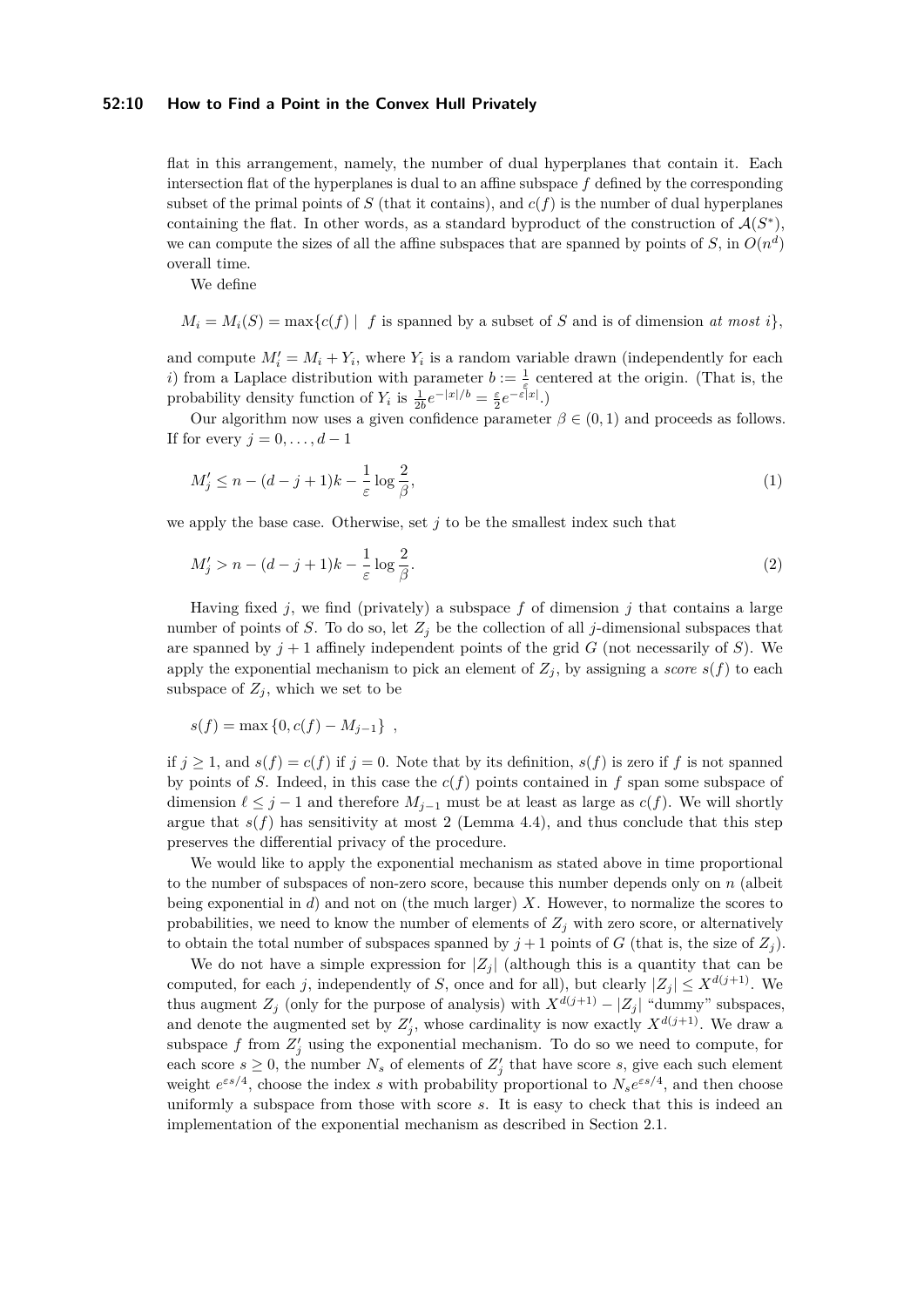If the drawing procedure decides to pick a subspace that is not spanned by points of *S*, or more precisely decides to pick a subspace of score 0, we stop the whole procedure, with a failure. If the selected score is positive, the subspace to be picked is spanned by  $j + 1$  points of *S*, and those subspaces are available (from the dual arrangement construction outlined above). We thus obtain a selected subspace  $f$  (by randomly choosing an element from the available list of these subspaces), and apply the algorithm recursively within *f*, restricting the input to  $S \cap f$ . (Strictly speaking, as noted above, we apply the algorithm to a projection of *f* onto a suitable *j*-dimensional coordinate subspace.)

It follows that we can implement the exponential mechanism on all subspaces in  $Z_j'$ in time proportional to the number of subspaces spanned by points of *S*, which is  $O(n^d)$ , and therefore the running time of this subspace selection procedure (in each recursive call) is  $O(n^d)$ .

## **4.1.1 Privacy analysis**

<span id="page-10-1"></span>► **Lemma 4.2.** *Let*  $S_1 = S_0 \cup \{x\}$  *and*  $S_2 = S_0 \cup \{y\}$  *be two neighboring data sets. Then, for every*  $i = 0, \ldots, d - 1$ *, we have*  $|M_i(S_1) - M_i(S_2)| \leq 1$ *.* 

**Proof.** Let f be a subspace of dimension at most i that is spanned by points of  $S_1$  and contains  $M_i(S_1)$  such points. If *f* does not contain *x* then *f* is also a candidate for  $M_i(S_2)$ , so in this case  $M_i(S_2) \geq M_i(S_1)$ . If *f* does contain *x* then  $S_1 \cap f \setminus \{x\} \subseteq S_0$  spans a subspace  $f'$  of  $f$  which is of dimension at most *i*, so it is a candidate for  $M_i(S_2)$ . Since it does not contain *x* (and may contain *y*) we have in this case that  $M_i(S_2) \geq M_i(S_1) - 1$ . Therefore we can conclude that in any case  $M_i(S_2) \geq M_i(S_1) - 1$ . A symmetric argument shows that  $M_i(S_1) \geq M_i(S_2) - 1$ . Combining these two inequalities the lemma follows.

<span id="page-10-2"></span>**► Lemma 4.3.** *The value of each*  $M'_i$ , for  $i = 0, \ldots, d - 1$ , is  $\varepsilon$ -differentially private.

**Proof.** This follows from standard arguments in differential privacy (e.g., see [\[9,](#page-13-8) [19\]](#page-14-9)), since, by Lemma [4.2,](#page-10-1)  $M_i$  is of *sensitivity* 1 (in the sense shown in the lemma).

Since we choose *j* by comparing each of the  $M_j$ 's to a value which is the same for neighboring data sets  $S_1$  and  $S_2$  (which have the same cardinality *n*), Lemma [4.3](#page-10-2) implies that the choice of the dimension  $j$  is differentially private.

The next step is to choose the actual subspace *f* in which to recurse. The following lemma implies that this step too is differentially private.

<span id="page-10-0"></span> $▶$  **Lemma 4.4.** *Let*  $S_1$  *and*  $S_2$  *be as in Lemma [4.2.](#page-10-1) Then, for each*  $j = 0, \ldots, d - 1$  *and for every subspace*  $f \in Z'_j$ , we have  $|s_{S_1}(f) - s_{S_2}(f)| \leq 2$ .

**Proof.** Fix *j* and  $f \in Z'_j$ . Clearly,  $|c_{S_1}(f) - c_{S_2}(f)| \leq 1$ , and, by Lemma [4.2,](#page-10-1)  $M_{j-1}$  is also of *sensitivity* 1, and the claim follows. J

<span id="page-10-3"></span>**► Lemma 4.5.** *The subspace-selection procedure described in this section (with all its recursive calls)* is  $2d^2\varepsilon$ -differentially private.

**Proof.** By Lemma [4.3](#page-10-2) the computation of each  $M_i'$  is  $\varepsilon$ -differentially private, and by Lemma [4.4](#page-10-0) the exponential mechanism on the scores  $s(f)$  is also  $\varepsilon$ -differentially private. Since we compute at most  $d$  values  $M_i'$  at each step, and we recurse at most  $d$  times, the claim follows by composition  $[9, 19]$  $[9, 19]$ .

► Remark 4.6. We can save a factor of *d* in Lemma [4.5](#page-10-3) by using a framework called *the sparse vector technique*, see e.g., [\[9\]](#page-13-8).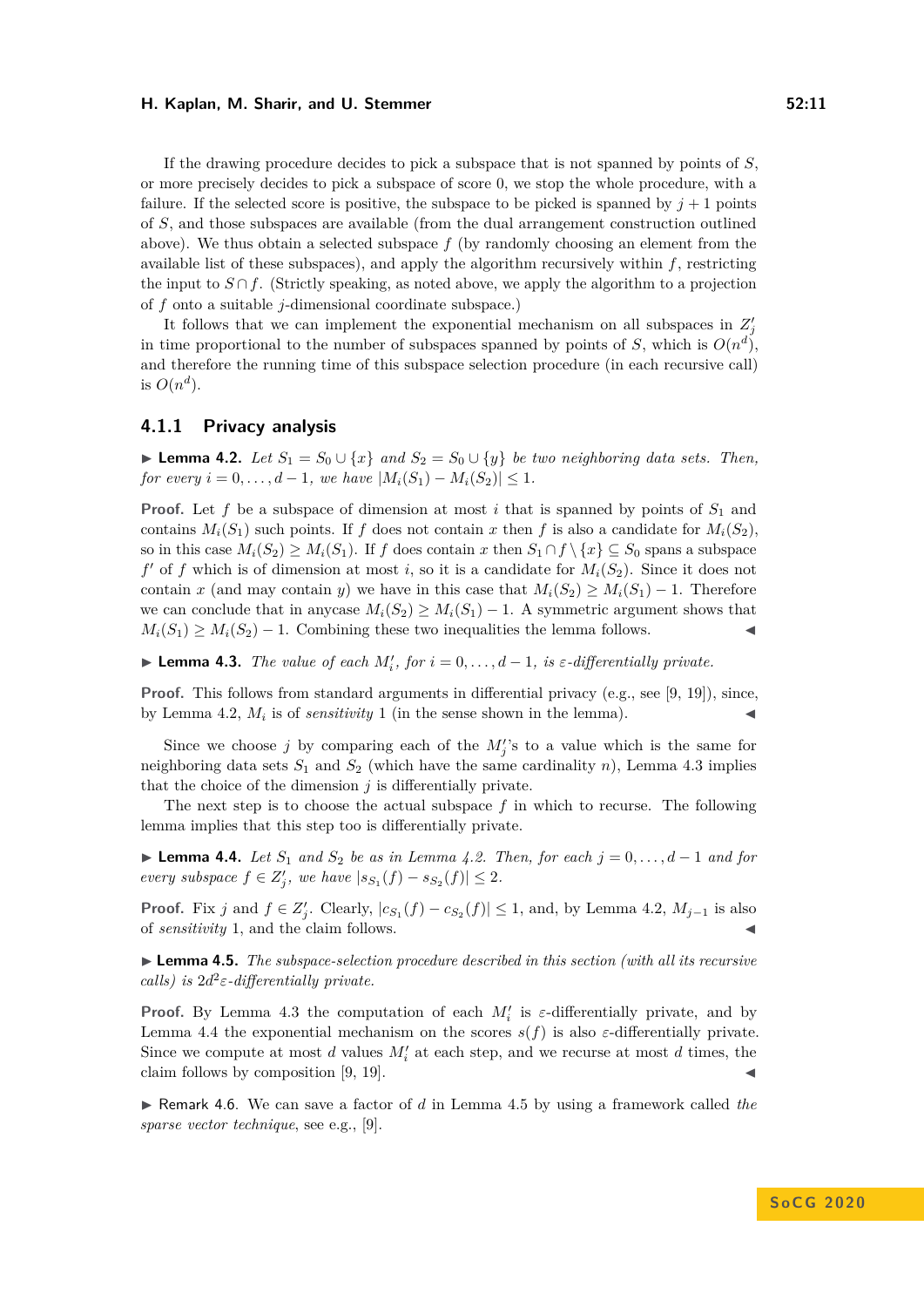# **4.1.2 Utility analysis**

The following lemma is the key for our utility analysis.

<span id="page-11-0"></span>► **Lemma 4.7.** *Let*  $\beta \in (0,1)$  *be a given parameter. For*  $k = \frac{n}{4d}$  *and for every*  $j = 0, \ldots, d-1$ *the following properties hold.*

(i) *If*  $M_i \geq n - (d - j + 1)k$  *then, with probability at least*  $1 - \beta$ *,* 

$$
M'_j \ge n - (d-j+1)k - \frac{1}{\varepsilon} \log \frac{2}{\beta}.
$$

(ii) *On the other hand, if*  $M_j \leq n - (d - j + 1)k - \frac{2}{\varepsilon} \log \frac{2}{\beta}$ , *then, with probability at least*  $1 - \beta$ 

$$
M'_j \le n - (d-j+1)k - \frac{1}{\varepsilon} \log \frac{2}{\beta}.
$$

**Proof.** (i) follows since the probability of the Laplace noise  $Y_j$  to be smaller than  $-\frac{1}{\varepsilon} \log \frac{2}{\beta}$ is at most  $\beta$ , and (ii) follows since the probability of  $Y_j$  to be larger than  $\frac{1}{\varepsilon} \log \frac{2}{\beta}$  is also at  $\text{most } \beta.$ 

We say that (the present recursive step of) our algorithm *fails* if one of the complements of the events specified in Lemma [4.7](#page-11-0) happens, that is, the step fails if for some *j*, either (i)  $M_j \ge n - (d-j+1)k$  and  $M'_j < n - (d-j+1)k - \frac{1}{\varepsilon} \log \frac{2}{\beta}$ , or (ii)  $M_j \le n - (d-j+1)k - \frac{2}{\varepsilon} \log \frac{2}{\beta}$ <br>and  $M'_j > n - (d-j+1)k - \frac{1}{\varepsilon} \log \frac{2}{\beta}$ . Otherwise we say that (this step of) our algorithm *succeeds*. [3](#page-11-1)

It follows from Lemma [4.1](#page-8-0) that if the algorithm succeeds and applies the base case then  $D_{\geq k}$  is full dimensional. Furthermore, if the algorithm succeeds and decides to recurse on a subspace of dimension *j* (according to the rule in [\(1\)](#page-9-0) and [\(2\)](#page-9-1)) then, for every  $\ell < j$ ,  $M_{\ell} \leq n - (d - \ell + 1)k$  and  $M_j \geq n - (d - j + 1)k - \frac{2}{\varepsilon} \log \frac{2}{\beta}$ . The following lemma is an easy consequence of this reasoning.

 $\triangleright$  **Lemma 4.8.** If the algorithm succeeds, with dimension *j*, and applies the exponential *mechanism to pick a j-dimensional subspace, then there exists a j-dimensional subspace f with score*  $s(f) = M_j - M_{j-1} \geq k - \frac{2}{\varepsilon} \log \frac{2}{\beta}$ *. Furthermore, if*  $k \geq \frac{8d^2}{\varepsilon}$ *f* with score  $s(f) = M_j - M_{j-1} \geq k - \frac{2}{\varepsilon} \log \frac{2}{\beta}$ . Furthermore, if  $k \geq \frac{8d^2}{\varepsilon} \log X + \frac{8}{\varepsilon} \log \frac{1}{\beta}$ <br>then, with probability at least  $1 - \beta$ , the exponential mechanism picks a subspace *f* with  $s(f) \ge M_j - M_{j-1} - \frac{k}{2} \ge \frac{k}{2} - \frac{2}{\varepsilon} \log \frac{2}{\beta}.$ 

**Proof.** The first part of the lemma follows from the definition of success, as just argued. For the second part notice that, since  $|Z_j'|\leq X^{d^2}$ , the probability of drawing a subspace  $f'\in Z_j'$ of score smaller than  $M_j - M_{j-1} - \frac{k}{2}$  is at most

$$
X^{d^2} \cdot \frac{e^{\varepsilon (M_j - M_{j-1} - k/2)/4}}{e^{\varepsilon (M_j - M_{j-1})/4}} = X^{d^2} \cdot e^{-\varepsilon k/8}.
$$

This expression is at most  $\beta$  if  $k \geq \frac{8d^2}{5}$  $\frac{d^2}{\varepsilon} \log X + \frac{8}{\varepsilon} \log \frac{1}{\beta}$ 

. John Stein Stein Stein Stein Stein Stein Stein Stein Stein Stein Stein Stein Stein Stein Stein Stein Stein S<br>Die Stein Stein Stein Stein Stein Stein Stein Stein Stein Stein Stein Stein Stein Stein Stein Stein Stein Stei

<span id="page-11-1"></span><sup>&</sup>lt;sup>3</sup> Note that there is a "grey zone" of values of  $M_i$  between these two bounds, in which the step always succeeds.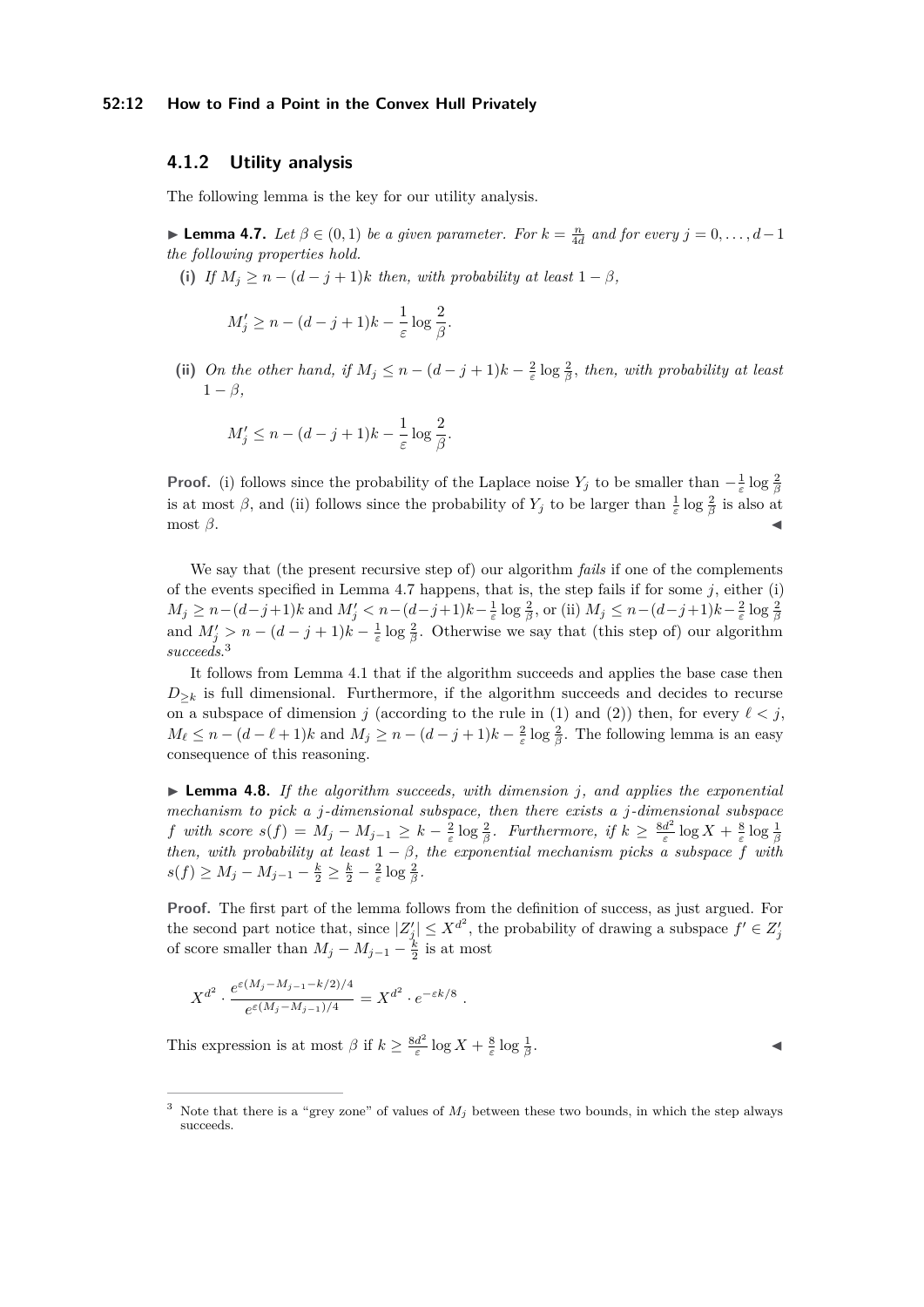If follows that if our algorithm succeeds and recurses in a subspace *f* of dimension *j* then, with probability at least  $1 - \beta$ ,

$$
c(f) \ge M_{j-1} + s(f) \ge M_j - \frac{k}{2}
$$
  
 
$$
\ge n - (d - j + 1)k - \frac{2}{\varepsilon} \log \frac{1}{\beta} - \frac{k}{2} \ge n - \left(d - j + \frac{3}{2}\right)k - \frac{2}{\varepsilon} \log \frac{1}{\beta}.
$$

That is, when we recurse in *f* of dimension *j* we lose at most  $(d-j+\frac{3}{2})k+\frac{2}{\varepsilon}\log\frac{1}{\beta}$ points. Denote by  $d_0 = d, d_1, \ldots, d_t$  the sequence of dimensions into which the procedure recurses (reaching the base case at dimension  $d_t \geq 0$ ). Hence, keeping *k* fixed throughout the recursion, at the *r*-th recursive step we lose at most  $(d_r - d_{r+1} + \frac{3}{2}) k + \frac{2}{\varepsilon} \log \frac{1}{\beta}$  points. Summing up these losses over  $r = 0, \ldots, t-1$ , the total loss is at most

$$
(d_0 - d_t)k + \frac{3}{2}kt + \frac{2t}{\varepsilon}\log\frac{1}{\beta} \le \frac{5d}{2}\cdot k + \frac{2d}{\varepsilon}\log\frac{1}{\beta}.
$$

Substituting  $k = \frac{n}{4d}$ , we get that the total number of points that we loose is at most  $\frac{2n}{3}$ if  $n = \Omega\left(\frac{d}{\varepsilon}\log\frac{1}{\beta}\right)$ , with a sufficiently large constant of proportionality.

Notice that we keep *k* fixed throughout the recursion and *n* may decrease. Consequently, if *n'* is the number of points in some recursive call in some dimension  $\ell < d$ , then  $n' \geq \frac{n}{3}$ and therefore  $k = \frac{n}{4d} \leq \frac{3n'}{4d}$  which is still smaller than the centerpoint guarantee of  $\frac{n'}{\ell+1}$ .

As described, our subspace-selection procedure (with all its recursive calls) is  $2d^2\varepsilon$ differentially private. Dividing  $\varepsilon$  by  $2d^2$  we get that our subspace-selection procedure is *ε*-differentially private, and that the total number of points we lose is much smaller than *n* if  $n = \Omega\left(\frac{d^3}{5}\right)$  $\frac{d^3}{\varepsilon} \log \frac{1}{\beta}$ .

Recall Section [3,](#page-4-3) where we showed that we need  $n = \Omega\left(\frac{d^4 \log dX}{\varepsilon}\right)$  for the (*ε*-differentially private) base case to work correctly. (Recall also that the base case is actually applied in a suitable projection of the terminal subspace onto some coordinate-frame subspace of the same dimension, and that the above lower bound on *n* suffices for any such lower-dimensional instance too.)

The following theorem summarizes the result of this section.

<span id="page-12-1"></span>**Find Theorem 4.9.** *If*  $n = \Omega \left( \frac{d^4 \log dX}{\varepsilon} + \frac{d^3 \log \frac{1}{\beta}}{\varepsilon} \right)$  *, our algorithm (including all recursive calls and the base case) is*  $\varepsilon$ -differentially private, runs in  $O(n^{1+(d-1)\lfloor d/2 \rfloor})$  time, and finds a *point of depth at least*  $k = \frac{n}{4d}$  *with probability at least*  $1 - 2d^2\beta$ *.* 

**Proof.** The privacy statement follows by composition, using Lemma [4.5](#page-10-3) and the privacy properties of the exponential mechanism. The confidence bound follows since the probability of failure of the recursive call in a subspace of dimension *j* is at most  $(j + 1)\beta$ . The running time of the algorithm is dominated by the running time of the exponential mechanism that we perform at the bottom (base case) of the recursion.

# <span id="page-12-0"></span> **An**  $O(n^d)$  **algorithm via volume estimation**

The upper bound on the running time in Theorem [4.9](#page-12-1) is dominated by the running time of the base case, in which we compute all the regions  $D_{\geq \ell}$  explicitly, which takes  $n^{O(d^2)}$  time. To reduce this cost, we use instead a mechanism that (a) estimates the volume of  $D_k$  to a sufficiently small relative error, and (b) samples a random point "almost" uniformly from *Dk*.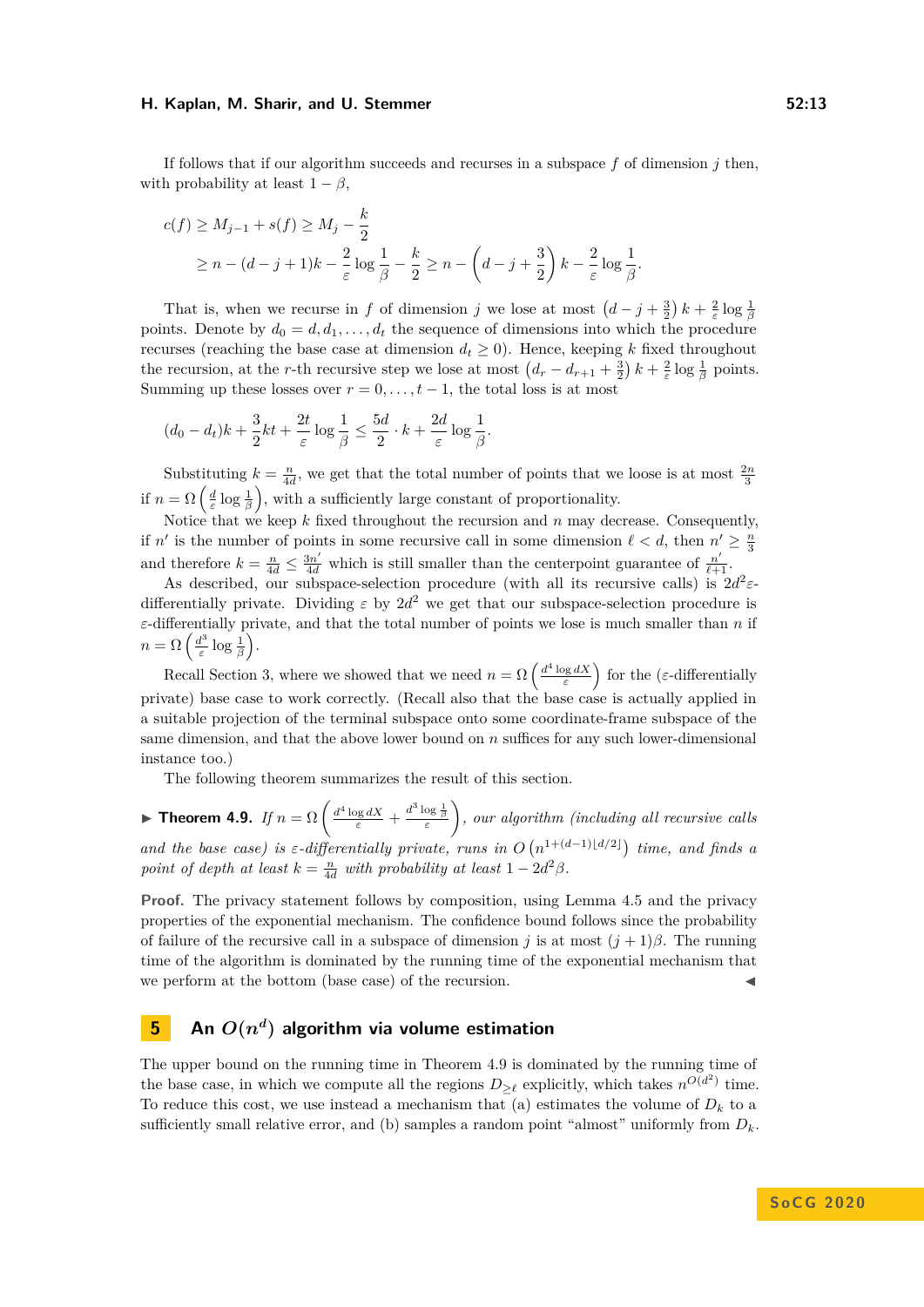#### **52:14 How to Find a Point in the Convex Hull Privately**

We show how to accomplish (a) and (b) using the volume estimation mechanisms of Lovász and Vempala [\[14\]](#page-14-1) and later of Cousins and Vempala [\[7\]](#page-13-5). We also show how to use these procedures to implement approximately the exponential mechanism described in Section [3.](#page-4-3) These algorithms are Monte Carlo, so they fail with some probability, and when they fail we may lose our *ε*-differential privacy guarantee. As a result, the modified algorithm will not be purely differentially private, as the one in Section [3,](#page-4-3) and we will only be able to guarantee that it is  $(\varepsilon, \delta)$ -differentially private, for any prescribed  $\delta > 0$ . The following theorem is our main result. We prove it in the full version of this paper [\[12\]](#page-14-10).

**Findmark 5.1.** *Given*  $n = \Omega\left(\frac{d^4 \log \frac{dX}{\delta}}{\varepsilon}\right)$  points, our algorithm (including all recursive calls) *and the base case) is*  $(\varepsilon, \delta)$ -differentially private, runs in  $O(n^d)$  time, and finds a point of *depth at least*  $k = \frac{n}{4d}$  *with probability at least*  $1 - \delta$ *.* 

# **6 Conclusions**

We gave an  $O(n^d)$ -time algorithm for privately computing a point in the convex hull of  $\Omega(d^4 \log X)$  points with coordinates that are multiples of  $1/X$  in [0, 1]. Even though this gives a huge improvement of what was previously known and requires some nontrivial technical effort, and sophisticated sampling and volume estimation tools, this running time is still not satisfactory for large values of *d*. The main hurdle in improving it further is the nonexistence of efficient algorithms for computing Tukey depths and Tukey levels.

The main question that we leave open is whether there exists a differentially private algorithm for this task which is polynomial in  $n$  and  $d$ ? (when the input size,  $n$ , is still polynomial in log *X* and *d*).

#### **References**

- <span id="page-13-0"></span>**1** Amos Beimel, Shiva Prasad Kasiviswanathan, and Kobbi Nissim. Bounds on the sample complexity for private learning and private data release. In *TCC*, volume 5978 of *LNCS*, pages 437–454. Springer, 2010.
- <span id="page-13-1"></span>**2** Amos Beimel, Shay Moran, Kobbi Nissim, and Uri Stemmer. Private center points and learning of halfspaces. In *Conference on Learning Theory (COLT)*, pages 269–282, 2019.
- <span id="page-13-2"></span>**3** Amos Beimel, Kobbi Nissim, and Uri Stemmer. Private learning and sanitization: Pure vs. approximate differential privacy. In *APPROX-RANDOM*, volume 8096 of *LNCS*, pages 363–378. Springer, 2013.
- <span id="page-13-3"></span>**4** Mark Bun, Cynthia Dwork, Guy N. Rothblum, and Thomas Steinke. Composable and versatile privacy via truncated cdp. In *50th Annual ACM SIGACT Symposium on Theory of Computing (STOC)*, pages 74–86, 2018.
- <span id="page-13-4"></span>**5** Mark Bun, Kobbi Nissim, Uri Stemmer, and Salil P. Vadhan. Differentially private release and learning of threshold functions. In *IEEE 56th Annual Symposium on Foundations of Computer Science (FOCS)*, pages 634–649, 2015.
- <span id="page-13-7"></span>**6** Bernard Chazelle. An optimal convex hull algorithm in any fixed dimension. *Discrete Comput. Geom.*, 10:377–409, 1993.
- <span id="page-13-5"></span>**7** Ben Cousins and Santosh S. Vempala. Gaussian cooling and  $O^*(n^3)$  algorithms for volume and gaussian volume. *SIAM J. Comput.*, 47(3):1237–1273, 2018.
- <span id="page-13-6"></span>**8** Cynthia Dwork, Frank McSherry, Kobbi Nissim, and Adam Smith. Calibrating noise to sensitivity in private data analysis. In *TCC*, volume 3876 of *LNCS*, pages 265–284. Springer, 2006.
- <span id="page-13-8"></span>**9** Cynthia Dwork and Aaron Roth. The algorithmic foundations of differential privacy. *Found. Trends Theor. Comput. Sci.*, 9(3-4), 2014.